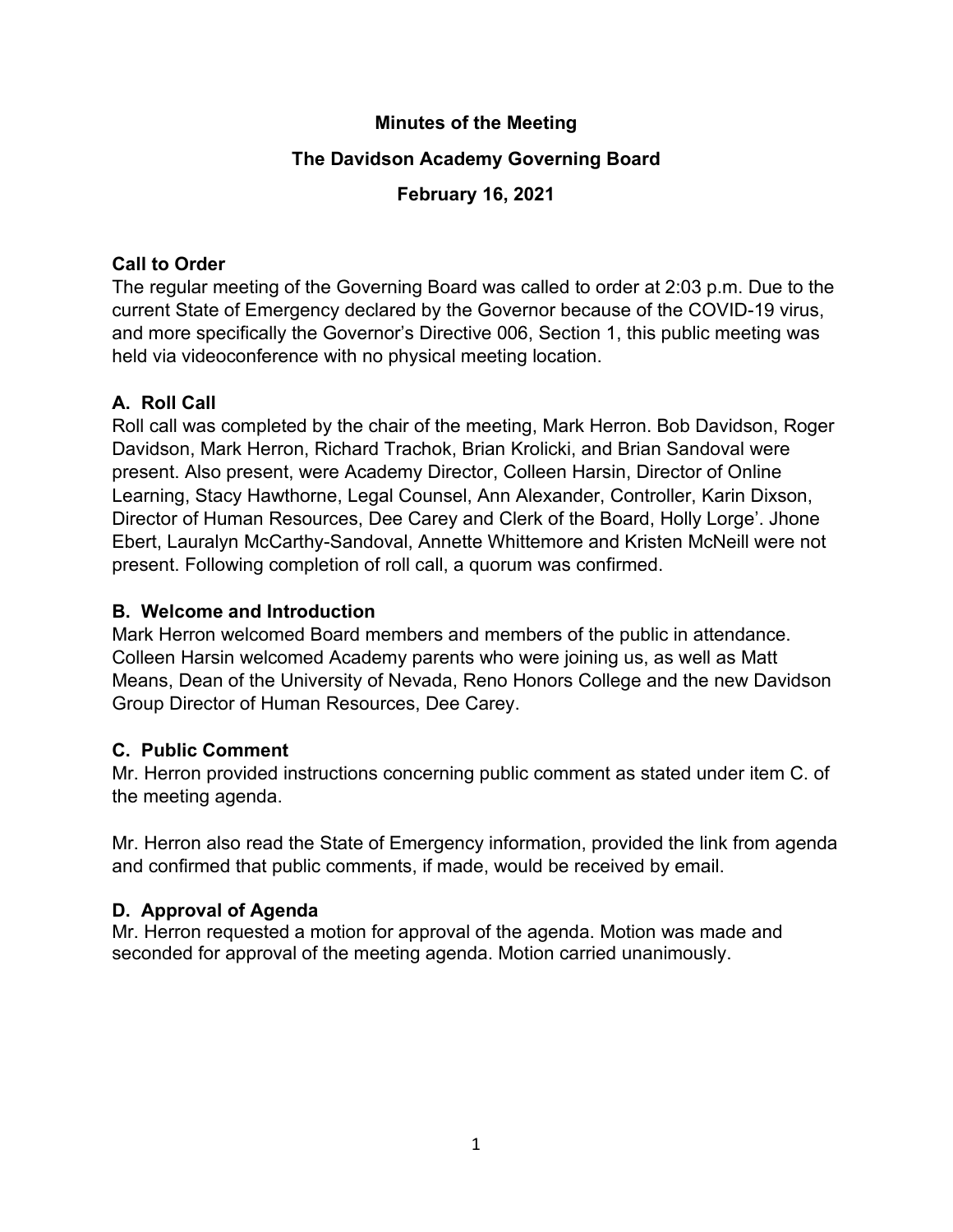### **E. Approval of Minutes**

Mark Herron requested approval of the minutes for the meeting of November 9, 2020, under TAB 1 of the Board Book. Motion was made and seconded for approval of the minutes as submitted. There was no discussion and the motion carried unanimously.

#### **F. Reports**

#### **1. Academy Director**

#### **a. General Program Updates**

Davidson Academy Director, Colleen Harsin, began her report by directing Board members to TAB 2 of the Board Book and sharing that the Academy currently has 115 applications in progress for the Reno campus, with a final deadline of March 31<sup>st</sup>. Sixteen applicants have been assessed and of those, seven have been accepted, including five local students, as well as one from southern Nevada, and one from Washington. The most recent curriculum based assessment, completed in January included applicants from a broader range of states and locations. Ms. Harsin shared that the applications tend to increase over the course of the application period, so the numbers tend to be fairly low in the fall and increase in the spring. However, application numbers were acknowledged as being lower than in the past. Ms. Harsin reported that the Reno campus will have its largest graduating class in 2021, and also likely its smallest incoming new student enrollment in 2021. Online outreach is continuing, and the Academy is aware of the circumstances complicating the ability of families to move during this time.

Ms. Harsin continued her report with TAB 2 of the Board Book for a summary of student in-person attendance at the Academy. She brought the Board's attention to the state requirements in providing high-quality remote learning for the entire school year, while also offering a version of hybrid learning in the building at the Reno campus. Ms. Harsin noted that in the ten weeks since the November Board meeting, there is still low inperson attendance, fewer than 10 students per day, although there has been a slight increase since spring semester has started. The Reno campus teachers are primarily teaching remotely via Zoom. Students who are attending in-person are engaged via Zoom for their classes. They typically choose to come into the Academy campus for a change of scenery and to engage socially with other students also attending in-person. The continuing plan is to reach out to the Academy community for feedback from parents, students and staff on reaching the goal of returning to the building for the next school year.

Ms. Harsin continued with an update on reports in progress. There was a Reno campus mid-year parent survey in February, with 41 parents completing the survey as of this meeting. Ms. Harsin will have more information and additional survey completion updates by parents for the next Board meeting scheduled for May 24, 2021. Ms. Harsin also shared the status of the Nevada Department of Education Dual Credit Data Request for the 2020-2021 school year. Approximately one-third of the Reno campus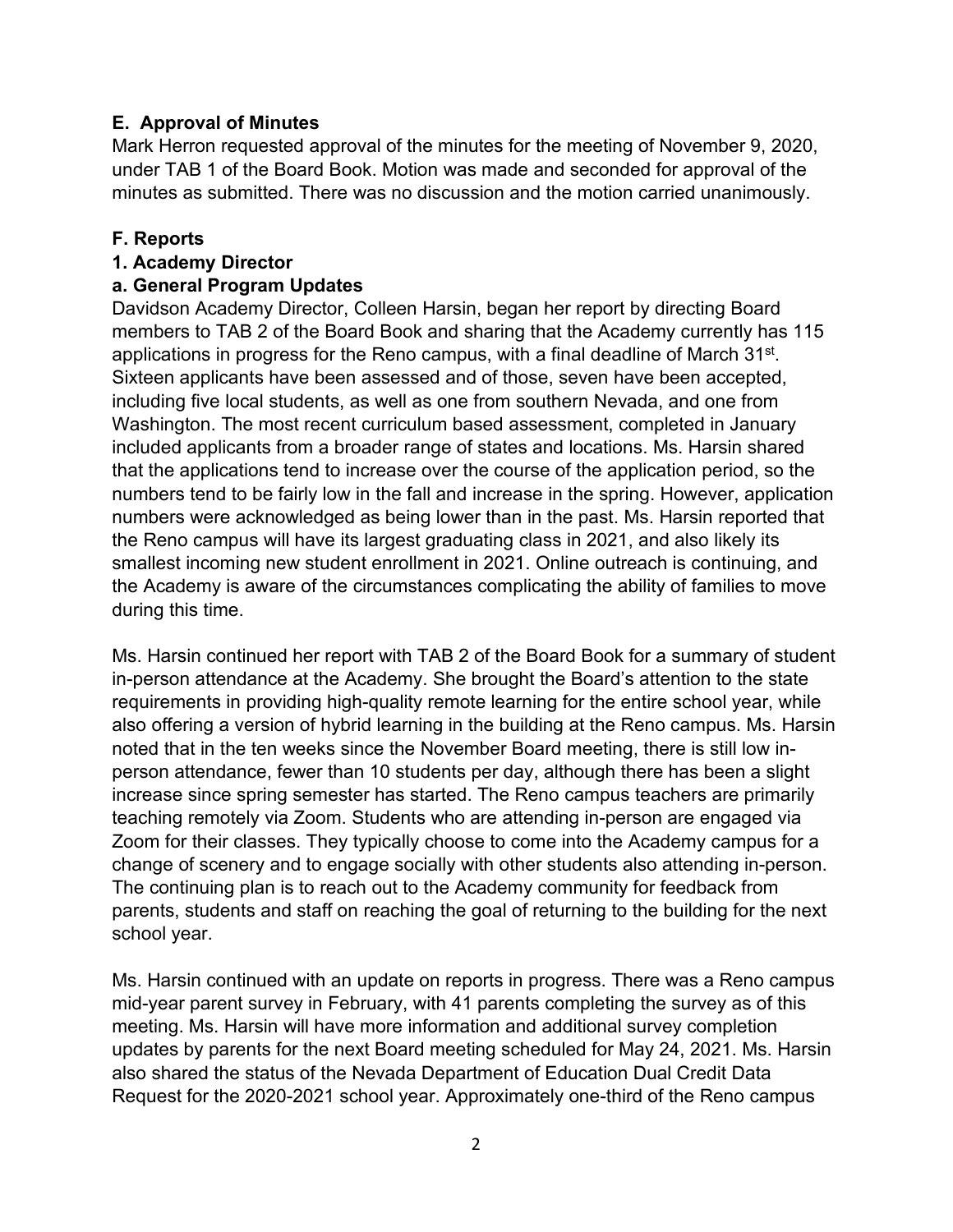students are taking University classes for dual enrollment at any given time. Ms. Harsin will give an update on this subject at the next Board meeting.

Also included in TAB 2 was the NRS.388C.120( $5$ ) report, due March 1, 2021. This report is due every odd-numbered year. Ms. Harsin and Dr. Hawthorne are in the process of working to revamp this format which goes to the Legislative Counsel Bureau and Department of Education, as well as UNR President, Brian Sandoval. In addition, the annual application to operate an alternative schedule will be submitted this spring. Copies of these submitted documents will be provided at the next Board meeting.

Ms. Harsin discussed the accreditation engagement review for the 2023-2024 school year. The Academy is currently waiting for further instruction as to the upcoming review process. Ms. Harsin reached out to the Cognia Standards and Protocol's Senior Director for Accreditation Services for an update and timeline, and she was told Cognia is working on completing certain elements and we will be contacted when the final materials are available.

Ms. Harsin shared student awards and recognition, including Reno campus student, Annabelle Choi, who received the *Silver Key and Golden Key Award* and is also an American Visions nominee, whose work is being displayed at the Nevada Museum of Art.

Every year the College Board National Recognition Program (CBRP) Scholars provides National Recognition of Scholars. This year, Ikenna Okpukpara is being recognized for the National African American Recognition Program and Asher Hansen for the National Hispanic Recognition Program. Both students attend the Reno campus.

Ms. Harsin's discussion continued under TAB 2 with congratulations to the 2021 National Merit Scholarship Program Finalists; all eligible semi-finalists from the Academy advanced. The list of Finalists includes one student from the Online campus. Ms. Harsin continued with the announcement of 21 U.S. Presidential Scholar nominees, which includes two of the Online campus students – one of whom lives in Pennsylvania and one who lives in southern Nevada; the rest are Reno campus students.

As of February 8, 2021, the college counseling staff confirmed that 39 graduating Academy students have submitted 494 applications which is the largest number of applications ever submitted by and Academy graduating class. Ms. Harsin added that many students are turning in more applications than they normally would, in response due to the higher deferral rate of applications this year. Continuing with the college counseling report Ms. Harsin indicated that Academy students have applied to 143 different colleges. Thus far, 85 have been accepted, 26 have been deferred and 13 have received denials. Many schools are still in play, and there will be more to share at the next Board meeting.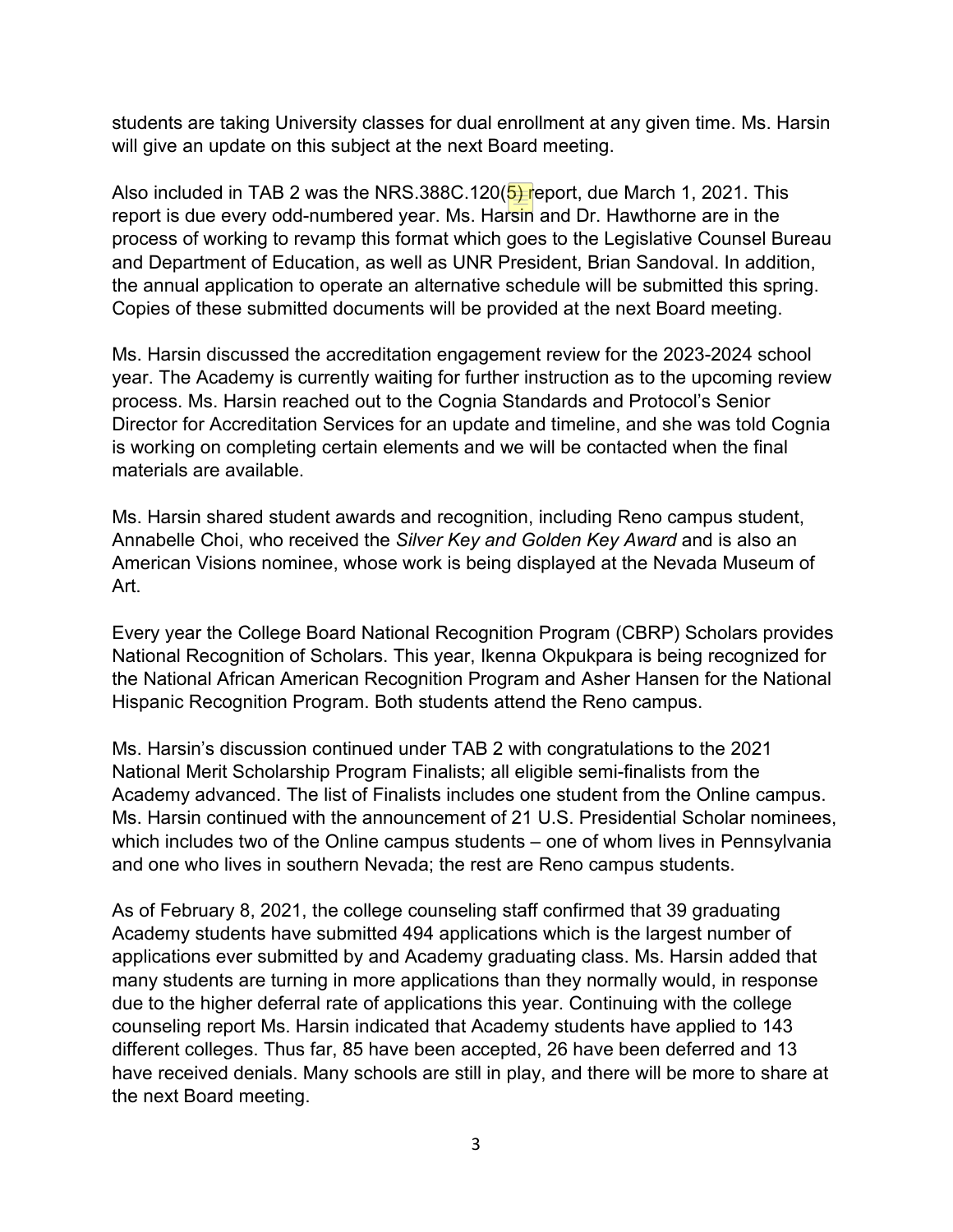## **2. Director of Online Learning**

## **a. General Program Updates**

Director of Online Learning, Stacy Hawthorne began her report and referred Board Members to TAB 3 of their Board Books to give an applications update. Dr. Hawthorne commented that online learning is gaining more widespread acceptance and our application numbers reflect that as seen in the graph on page 15. Applications are up again for the fourth consecutive year, with the graph reflecting total count through the end of February for each year since 2017. While the chart showed 199 applications, there are actually 289 applications when the extended applications from summer are included.

Dr. Hawthorne continued that the Online campus has completed eight assessment cycles, with a total of 88 applicants assessed currently this year. Nineteen applicants have been fully accepted and 25 are awaiting decisions. Assessments are being administered every two weeks to keep up with the flow of applications, with more being added in March. The goal is to finish assessments by the end of May so that families can make decisions in a timely manner and be ready by start of school in August.

Richard Trachok asked Dr. Hawthorne if those 88 assessed students are awaiting a decision "from us, or we from them?"

Dr. Hawthorne replied that 88 have been through the assessment cycle, 25 are waiting a decision from the Online campus, which means 53 have already gotten their decision, and of those 53, 19 were accepted. Dr. Hawthorne added that the normal acceptance rate hovers around 50%, but with extended applications from summer 2020 applications, different test scores were allowed to be submitted because testing was a problem due to Covid-19 restrictions. Dr. Hawthorne added that as long as there a test score somewhere in the application that showed a qualifying score, applicants were invited to assessment. This allowed applicants who do not meet posted testing requirements to be invited to assessment. Unfortunately, this led to a lower acceptance rate. However, this does help validate posted qualification criteria. Dr. Hawthorne also stated that typically applicants under the age of twelve are required to submit achievement testing, not IQ testing to show performance in each of the subjects. Last year an IQ or achievement score may have qualified and the acceptance rate went down as they weren't able to show goodness-of-fit on our curriculum-based assessment. Dr. Hawthorne shared the acceptance rate is now back to 50% due to getting through those summer assessments.

Brian Krolicki inquired about the number of online students the Online campus is comfortable accepting, acknowledging that the admission process is still ongoing, and not all have been assessed yet, but what is that comfortable number?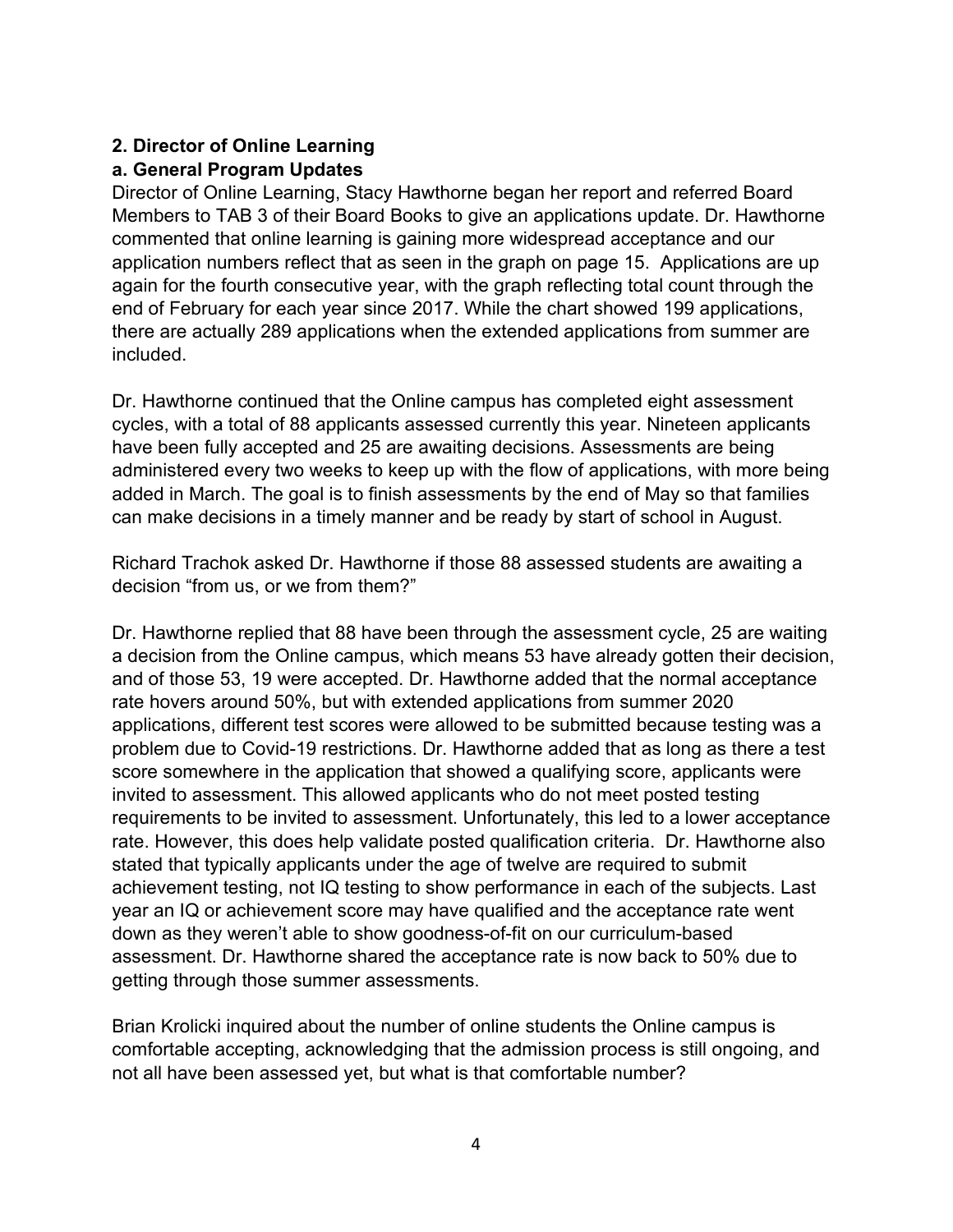Dr. Hawthorne responded by saying the goal is 70 new students this year. She explained that number is close to double what was added this year, and that this year started with 79 new students. Dr. Hawthorne explained that more Zoom rooms can be added with hiring more teachers, but maintaining quality is difficult the faster the growth. The target number of total students for 2021-22 is 100 to 125 students, but could be as many as 140 students.

Dr. Hawthorne explained that there is a lot that happens once a new staff member is hired, adding that in regards to professional development, there are three important items: 1. expertise in content area; 2. disposition and experience with profoundly gifted students; and 3. technology skills. If the newly hired teacher has items 1 and 2, then item 3 can be something trained. Newly hired teachers start professional development on July 1 with a 7-week hands-on introduction to online learning the Academy way, policies, school culture, and technology. Mini-training workshops are offered throughout the year for all instructors.

Dr. Hawthorne continued with TAB 3 to share with the Board the Professional Growth report, and the award being applied for in this program. Each semester, students are asked to rate the courses in three areas – course content in Blackboard, live sessions, and the instructor. The questions and composite for each area scores are shown in detail on pages 16 and 17 in the Board Book. The composite scores for all categories have increased over the last three years, and any score over a 3, with scoring being 0 to 4, shows the quality of the program and how it is growing.

Dr. Hawthorne shared that this year an 'Accepted Families Night' was created to help new families and students have questions answered. This event has helped new families understand more about the Academy's courses, credits and processes before they enroll. This will also allow the counselors and advisors to dedicate more time during personalized learning plan meetings in the spring to get to know the students since these basic questions have already been addressed. The family nights are one hour long via Zoom and in a small group format. The format allows each of the staff members to talk about their area of responsibility and for parents to ask questions, meet each other online and see who was also accepted. This event was positively received, and a second 'Accepted Families Night' is scheduled later this month.

Dr. Hawthorne highlighted Online student Lucia M. for her progression to the national level of Cyberstart America Competition. This is the first year, first level for this new DAO course called "Cyber Society." This is a free national program for high school students to master cybersecurity, increase their digital skills and compete for college scholarships. The Academy is very excited that Lucia M. has made it to the national level in this competition. There were also additional students Dr. Hawthorne mentioned in grades seven to twelve (age thirteen and up) that won Scholastic Art & Writing Awards.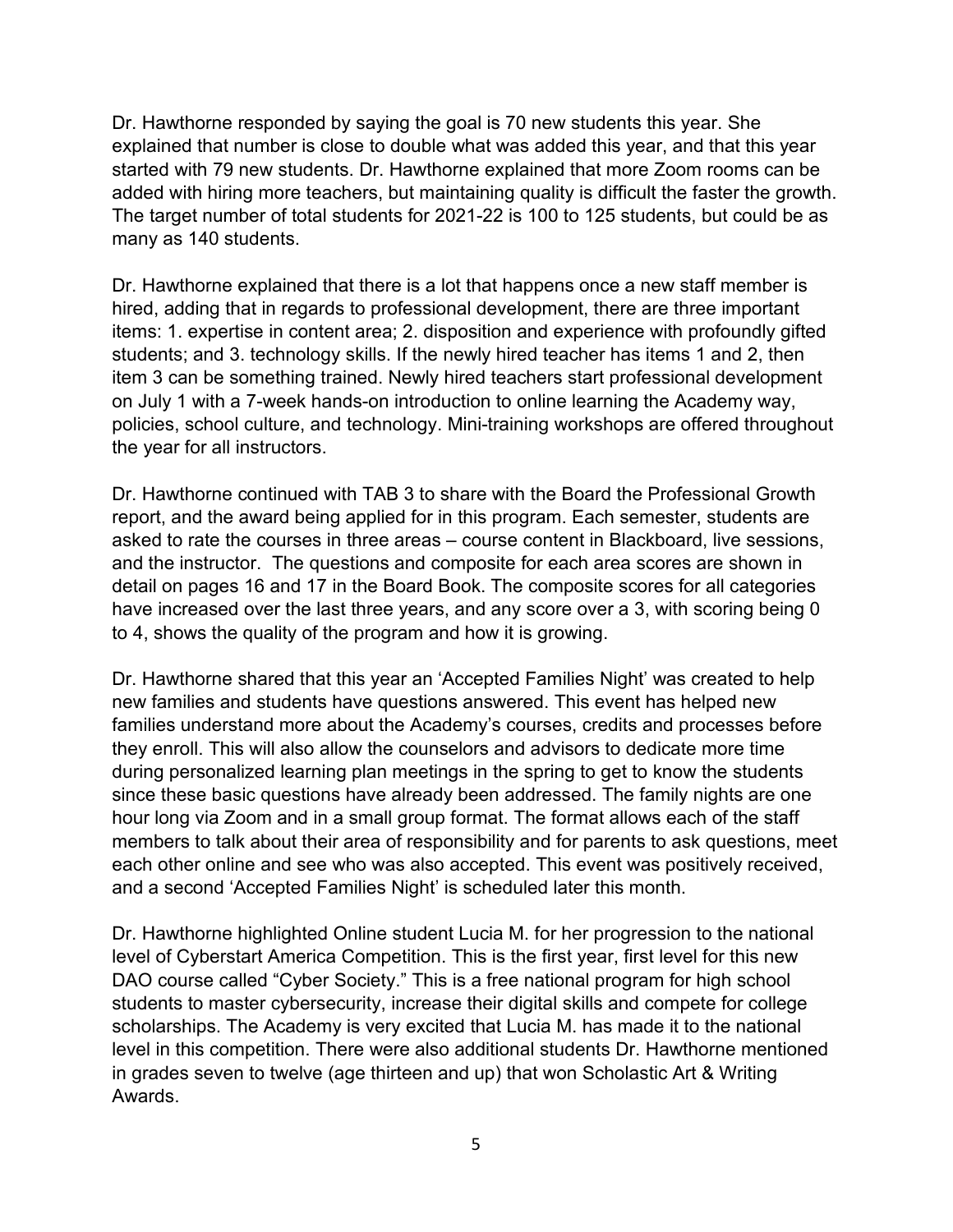### **3. Media and Outreach**

Dr. Hawthorne provided the Board with a report of the Academy's recent media and outreach efforts summarized under TAB 4 of the Board Book. Dr. Hawthorne pointed out the Academy students are continuing to do well in Science Olympiad, with student Annabelle W. being named a Top 25 finisher and Julia S. created an award-winning volunteer-matching app. The Online campus was featured and recognized in Education Week, a news source focusing on educational issues, as an online school that has systems and practices in place to mitigate any potential technology issues. Dr. Hawthorne also shared that student Derek C. was named a top 300 scholar in Regeneron's Science Talent Search. Both Derek and the Academy will receive \$2,000 to be used toward STEM-related activities.

Dr. Hawthorne reported that total website visits are up 31% year over year. The Academy is now in the top three rankings for key words that include or mention: online classes for gifted children, online gifted middle school, online gifted programs, online gifted education and online programs for gifted students. Dr. Hawthorne discussed the Academy's 'keyword rankings' on page 23 which showed the full list of key word rankings and moving up/growth in those positions.

Dr. Hawthorne concluded her report discussing the outreach of the Online campus via virtual open houses. There have been three Online campus and two Reno campus virtual open houses with one more to come in March. Dr. Hawthorne added that the e-Newsletter reaches 6,000 people every other month, and Academy information can also be found on Instagram, Facebook and YouTube.

### **G. General Business**

Mr. Herron referred Board members to TAB 5 of their Board Books to discuss a proposed resolution revising a current policy requiring multiple signatures on Academy checks for amounts in excess of \$10,000. Mr. Herron stated this policy was adopted by the Board at the first Board meeting 15 years ago. Mr. Herron ask the Board to consider removing this item for two reasons: the Academy's internal controls have evolved since 2006, and they are now subject to an annual audit, which covers the internal controls. Mr. Herron added that being in a 'virtual world' and working remotely, getting two signatures on checks has proven to be difficult in a timely manner to get vendors paid when due. There are currently two levels of approval for all purchases over a nominal amount, there is an accounts payable process that requires documentation and signed off by at least two individuals or more before moving next to the accounting function, and in that step payable requests are matched for approval. Mr. Herron continued it was then sent to a check generation process and signature process that is electronic to create physical checks within an electronic platform. Those checks are printed at three dedicated printers at three office locations, so no person can print a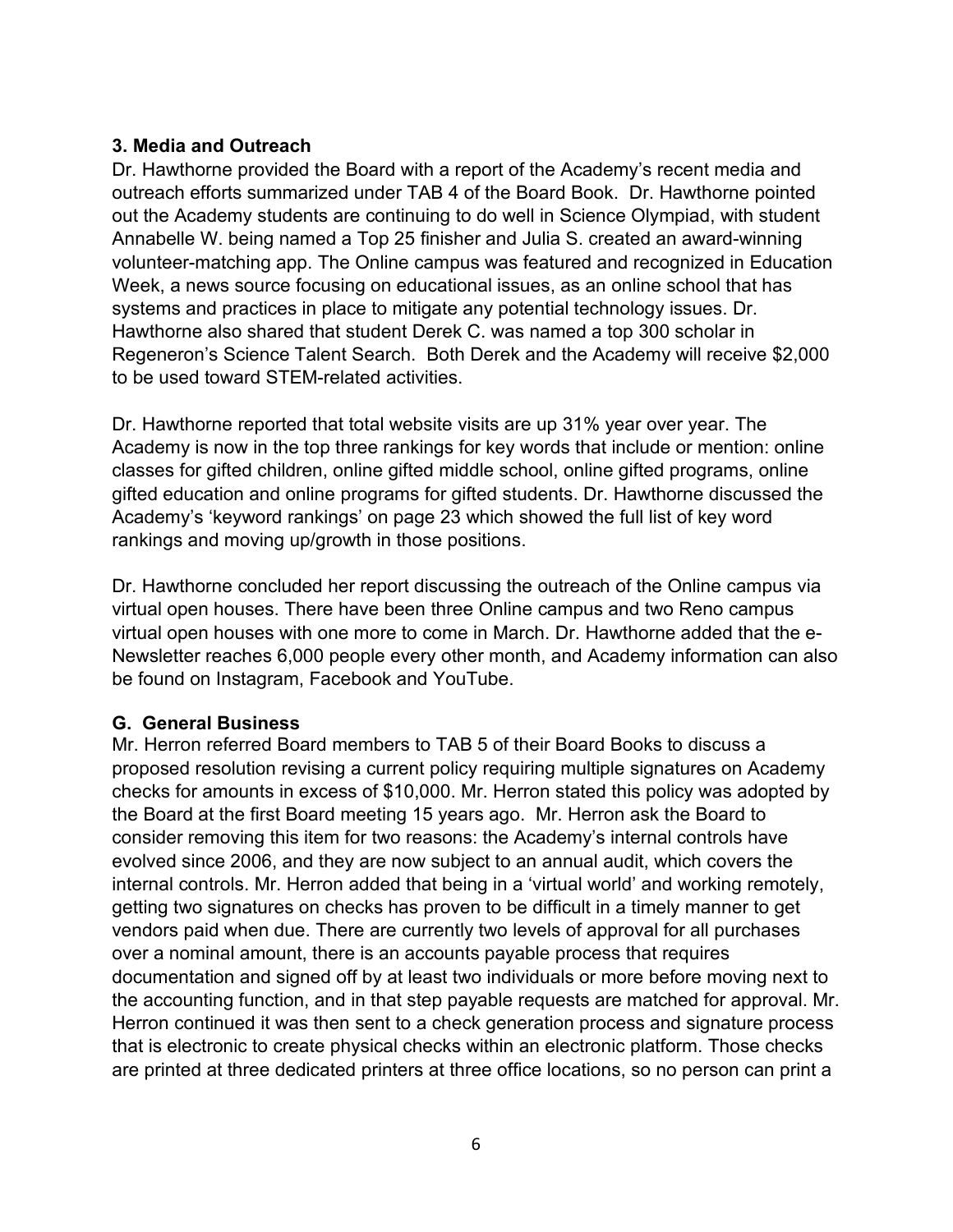check at random. Mr. Herron stated that he and Colleen Harsin are the only authorized signatories.

Richard Trachok asked two questions of Mr. Herron: "How many checks are written per month, actual physical checks," and "Are you proposing to remove the policy entirely or to increase the amount?" Mr. Herron stated checks are processed once a week, approximately 10 to 20 checks, which can vary. For example, the Academy reimburses tuition that students pay, and at that time of year there can be a sizeable number of checks to be processed. Mr. Herron also confirmed his request to remove the limit. Mr. Herron added that another way vendors are paid is through wire transfers, and that does not require two sign-offs, those processes tend to merge and Mr. Herron would like to make them similar.

Brian Krolicki asked Mr. Herron from a governance standpoint for the accounts payable on a weekly basis, who reviews them after the fact. Mr. Herron confirmed reconciliation is done by an independent party, independent of Karin Dixson. Ms. Dixson reviews, and then Mr. Herron also reviews.

Brian Krolicki stated this is perfectly common, safeguards are in place in this technology world accentuated by Covid-19. Mr. Krolicki made a motion to approve removing the requirement for the double signatory. The motion was seconded.

Mr. Herron invited further discussion. There was no further discussion, and the motion carried unanimously.

Ms. Harsin referred Board Members to TAB 6 showing a list of Davidson Academy Reno campus students who have made satisfactory progress toward graduation, meeting and/or exceeding graduation requirements. Ms. Harsin added that if for some reason a student does not meet the requirement, even if approved by the Board today, that student will not graduate.

Ms. Harsin asked for a motion of approval for this list of 2021 graduates. The motion was made, seconded, and carried unanimously.

Brian Krolicki asked the Board to compliment to Ms. Harsin and Dr. Hawthorne and all the teachers and staff of both Academies, as well as the National Merit Finalist students, the nearly two dozen Presidential Scholarship finalists, and for the Board to acknowledge the positive response and growth rates for the Online campus. Mr. Krolicki commented this was a spectacular performance within the challenges of this last year, and wanted to acknowledge the extraordinary achievements of the students as they are mentored by the Academy's staff and teachers. Ms. Harsin agreed, and stated how fortunate it is to work with such a great team.